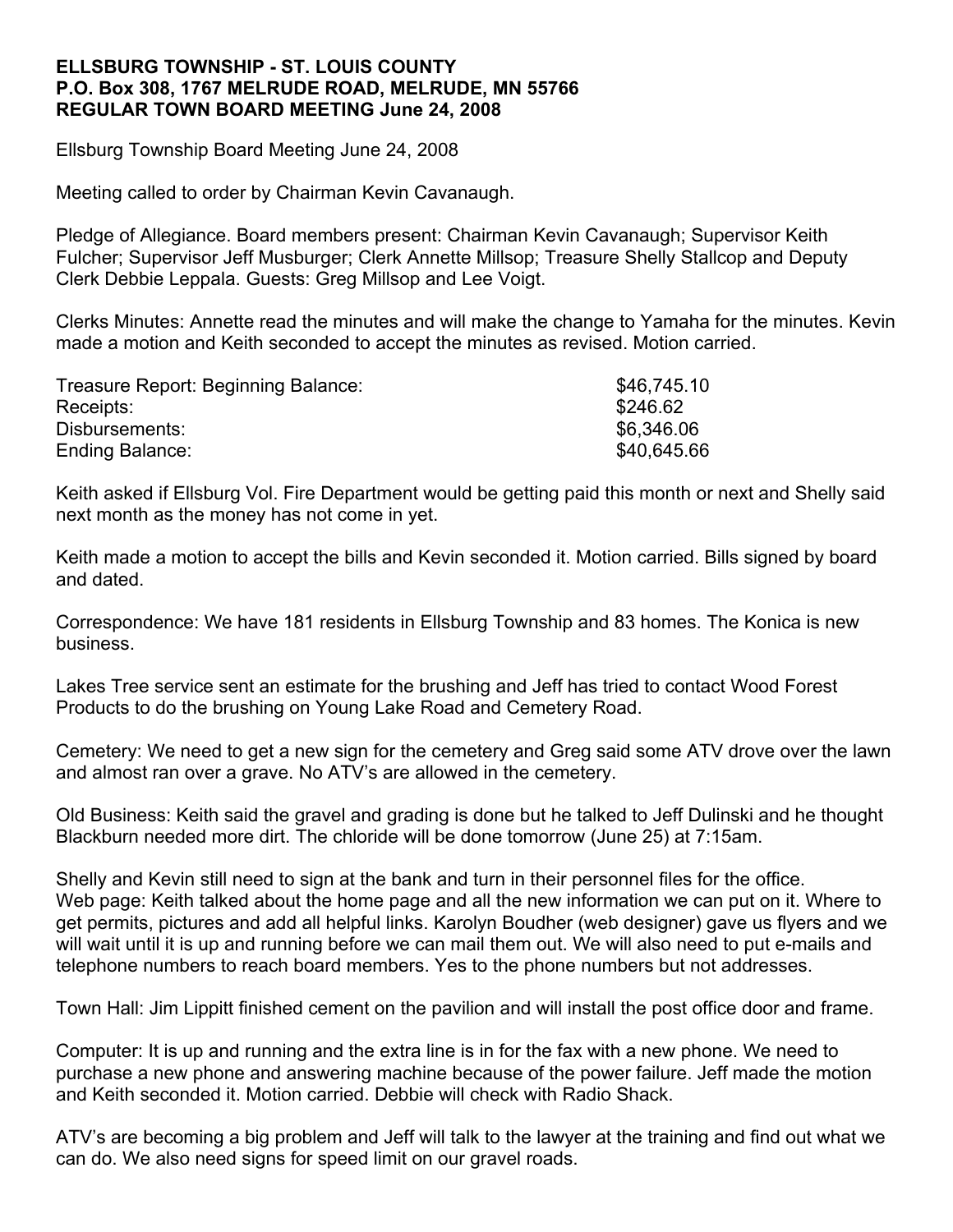Konica will be given to Stanley Peterson.

Young Lake road and Cemetery road: Lake States Tree service sent an estimate for \$16,000.00. Jeff M made motion to accept the lowest quote, Keith seconded it. Discussion followed and we don't need to send any letter to the ones we reject. Amended the motion to accept the one that Jeff decides is best. Motion carried.

Betty Jo letter was sent and signed for. Some information was brought but not meeting minutes or keys. Annual meeting, monthly minutes (approved by board), levy's papers from 1997 to 2008 are needed for clerks books. The books are not complete as of April 22, 1997. The notes from the annual meeting on March 11, 2008 are also not here. A letter will be sent from the board to her certified for these records.

The rocks are not gone from the Ross's yet and Kevin will take care of that.

Jeff made a motion that the Treasure and Clerk should get \$40.00 for the meetings. Keith said he is waiting for a report from SLATCO for a comparison on the wages and meeting payments before he makes a decision. He still wants the hourly wage to be as was voted on as \$10.00 per/hr. and neither Kevin nor Keith think the treasure and clerks meeting wage should go down.

New Business: Jan Jackson sent in her new contract and Jeff asked for some information. He was not satisfied with what she sent and made a motion to accept a contract for one year of \$7,800.00 and Kevin seconded it. Discussion followed. Jeff said he doesn't have a problem with her assessments they seem to be comparable to others. Motion carried to accept for one year.

Town Hall Rental: Debbie said we need to have a paper trail so the \$25.00 deposit check will be cashed and a new refund check will be reimbursed to them at the next board meeting. There will be no alcohol on the grounds or in the halls.

Annette and Debbie will write up a contract and rule paper for anyone who wants to rent the hall or grounds to sign and they will sign it and keep the rules for them to follow in order to get their refund. The board members will all sign the new rules that will be posted at Melrude and West Bass Halls. Jeff made a motion to accept new rules for cemetery and Hall and Seconded by Keith carried.

Jeff also wants to have money in the cemetery fund and it will be brought up at the annual meeting next year to set it in the levy.

Today's date was forgotten on the minutes and will be corrected by these minutes.

The short course will be held in Grand Rapids on August 1, 2008. Kevin, Jeff, Keith, Debbie (with Cotton) and Annette will all attend. SLATCO will bill us.

Jeff asked us about pull tabs and it was explained that the board had a problem with the last group they dealt with and that is why we have none.

Guests: Lee asked about the fire department and Keith explained we are in a transition and Jeff Dulinski resigned as chief but is still on the department. Brady Miller is the acting chief as he was the Assistant Chief and we are moving forward and getting things done to better the department. We do need more members and we will be doing something about that.

Lee also asked if he could have a copy of the by-laws for the township. Keith explained that we go by Minnesota Law and we have a book in the office of Minnesota Township Laws that we go by.